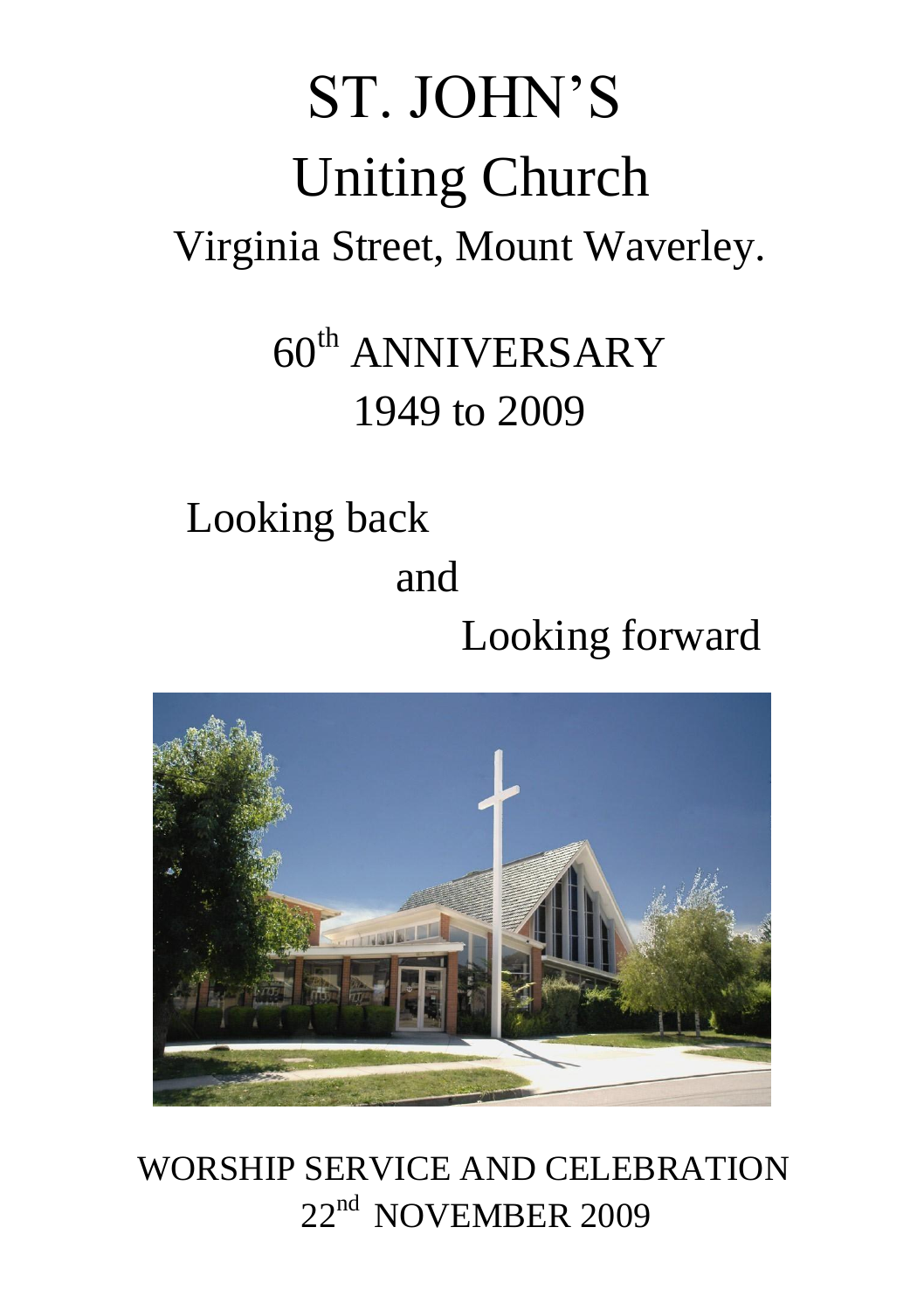#### *LOOKING BACK – A Brief History*

From 1947 onwards, occasional Methodist Church services were held in the home of Mr. And Mrs. Harry Downes in their home in Sherwood Road, Mount Waverley. Some Methodists in the district who attended High Street Road Church, decided that there should be a place of worship in that area bounded by Waverley Road, Huntingdale Road, High Street Road and Stephensons Road. Consequently they contacted the Superintendent at the Burwood Church, the Rev. Norman Smith, who agreed to canvass that district in the hope of commencing a local Church service. It was found that the Park Lane Primary School was available and on the afternoon of October 31, 1949 the first of ongoing fortnightly services was conducted by Rev. Smith. Twelve to fifteen people attended these early fortnightly services of worship. Within three months of their commencement, the Rev Norman Smith had left and he was succeeded by the Rev. George Harris. Mrs. Best was the pianist, Miss Edna Parker was the first superintendent of the Sunday School and Claire Lapthorne was no. 1 on a roll of three pupils.

But what of the future? Clearly a growing Church had no future in meeting in a school, no matter how cheap and convenient. Mr. John Marriot, a devoted Methodist, donated two blocks of land in Virginia Street for use by the Methodist Church. The Rev. G. Harris and Mr. H. Mold became interested in the design of a folding church. On December 15, 1951 on the Virginia Street land, one of these folding buildings was opened by the Rev. A.W. Pederick, Superintendent of Home Missions. There were three original trustees - namely Mr. R. Tainton, Mr. D. Lechte and Mr. J. Marriot. These were joined later by Messrs. Lapthorne, Quested, Parker, Broughton and R. Marriot.. Mr. Lechte became the secretary and Mr. Broughton was the Treasurer.

The Church grew, particularly with the influx of children for the Sunday School. At this time, the late Rev. Keith Leigh assumed the responsibility of the pastoral oversight of both High Street Road Church and St. John's. It was obvious that the next step in the growth of the Church was the erection of a permanent hall. The Home Mission Department and the Church Building Fund were sympathetic to the needs of St. John's provided that the men of the Church would supply physical help. Of course the men rallied and the trenches for the hall footings were dug. A contractor, Mr. Phelan, worked with the men of the Church and, in due time, the John Marriot Hall was completed. At the ceremonies on February 12 and 13, 1955, the Rev. G. C. Harris declared the John Marriot Hall opened.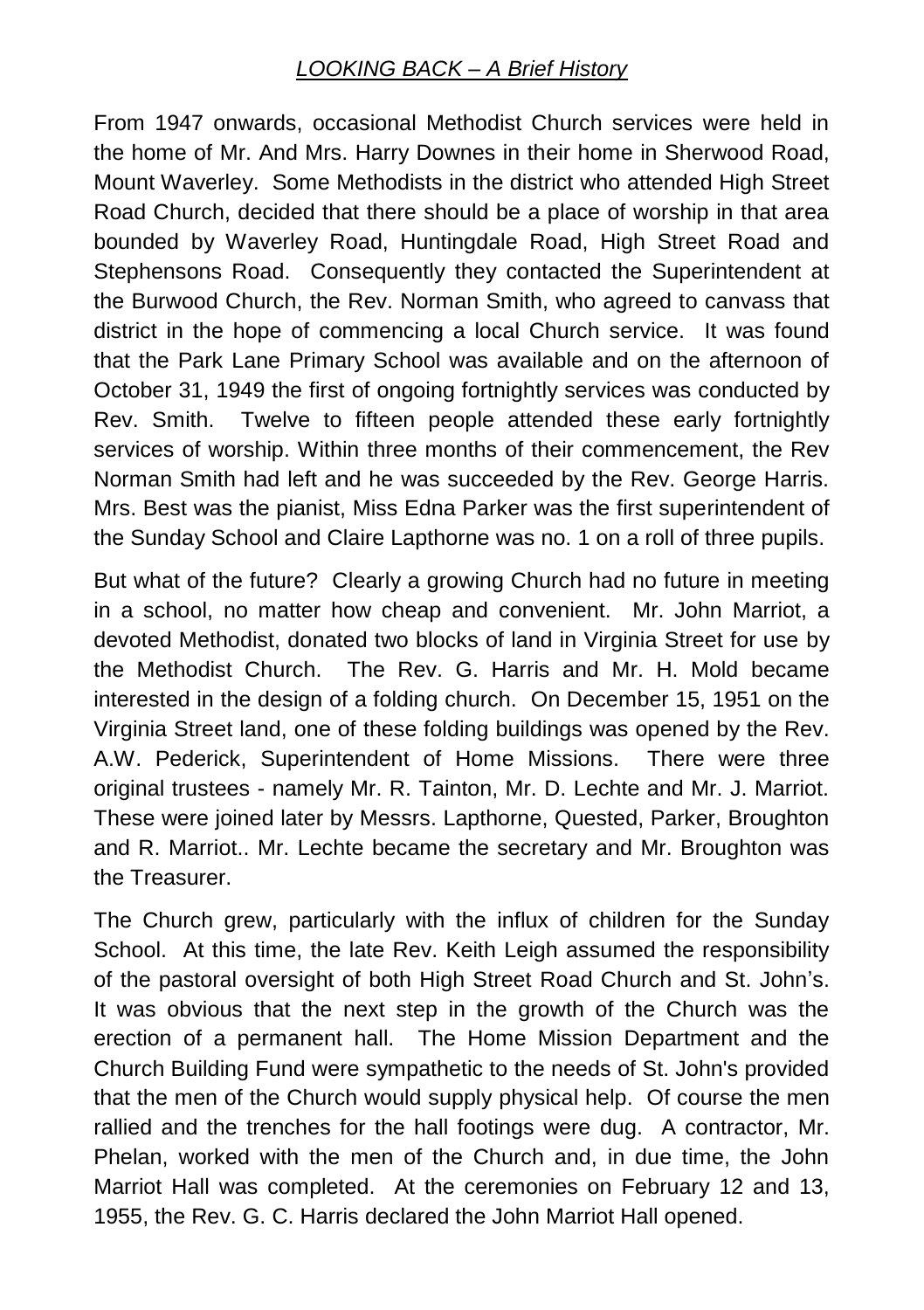A master plan for future developments was necessary. Mr. J. Earle, Architect, was invited to prepare such a plan and, after amendments resulting from suggestions from the congregation, this master plan was adopted for St. John's. Although it was envisioned that the erection of a church would be the next building to be constructed, the large Sunday School demanded that other buildings should take priority. A Trust resolution of July 19, 1956 was passed. This resolution stated that "before proceeding with the plans for a new church, the views of the Sunday School, Kindergarten and Youth Groups be obtained." The Chapel, Primary Room, Kindergarten Room and Fellowship Room were built and dedicated on Saturday, September 27, 1958.

The official title "St.John's Methodist Church, Virginia Street, Mount Waverley" was approved by the Leaders' Meeting and the Quarterly Meeting in 1959.

Council requirements for car parking precluded further expansions. St John's acquired two blocks of land east of the existing church property, but a house (the Looke family residence) was on the most easterly block. Land at 43 William Street was purchased and, with much effort by working bees and professional help, the Looke residence was transported to 43 William Street and re-erected. St. John's had its parsonage and the Rev. Bruce Richards and his family became its first occupants in January 1964.

It is worthy of mention that, in 1964, Virginia Street was unmade and it was no uncommon event for cars to become bogged on Sunday morning or to become trapped in the "gutter" on turning into the church property. The cry "car bogged" became commonplace in the congregation and it was with willing hands that each car was "unstuck", albeit resulting in mud spattered clothes and dirty shoes for the helpers. Volunteers laid concrete paths around the buildings.

#### *The time came for the construction of the Church*.

On July 11, 1964, the Rev. H. B. Freeman, President of the Methodist Conference laid the foundation stone. Over the following months, Dance Bros. of Mount Waverley constructed the church building and the Rev. Chas. Gallacher, President of Conference, opened and dedicated it on Saturday, December 12, 1964.1994 saw great changes to the buildings. A glassed in walkway unified the buildings, an internal office entrance was provided, a new kitchen and new toilets were completed and an area for the baptismal font was created in the church.